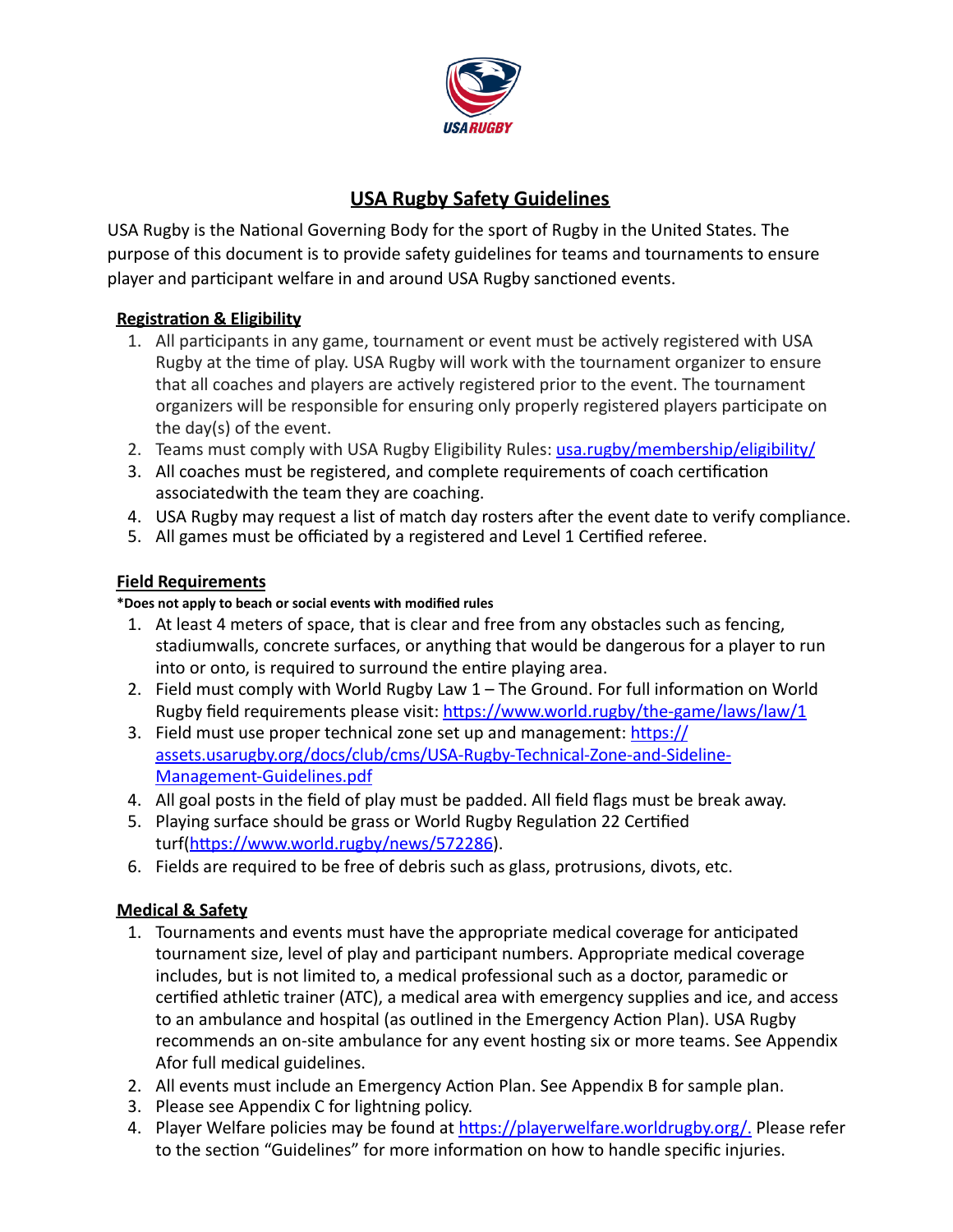## **Alcohol**

1. Sale of alcohol at sanctioned events is not covered by USA Rugby insurance and liquor liability coverage shall be obtained elsewhere prior to receiving sanction approval. Event Organizer shall notify USA Rugby if alcohol shall be sold or distributed at the Event and shallbe solely responsible for compliance with any and all applicable laws and shall be solely responsible for obtaining any liquor licenses and/or permits. Alcohol sales are prohibited atany youth and high school events.

## **Team Requirements**

- 2. Participating teams agree to follow the World Rugby Code of Conduct (see Appendix D). It isthe coach's responsibility to ensure that his/her coaches, managers, staff and players have read and understand their obligations under the code.
- 3. No unregistered player, coach, referee or volunteer may be permitted to play or participate at any level.

# **Sideline Conduct**

1. Any spectator or participant entering the field in a menacing manner will be subject to sanction by the referee. This may include a complete ban on participation in any aspect of rugby. Event Organizers not talking steps to enforce such a ban are subject to sanction.

# **Referee Abandonment of Match**

- 1. The referee will commence the match only if all safety guidelines are met, and may abandonthe match if any of these guidelines are breached.
- 2. The referee will abandon the match if any match official (referee, touch judge or other assigned official) is threatened verbally or physically.
- 3. Before abandoning a match, the referee will meet with the team captains to explain why this action is being taken.
- 4. A team is responsible for the abandonment and will be liable for all match fees.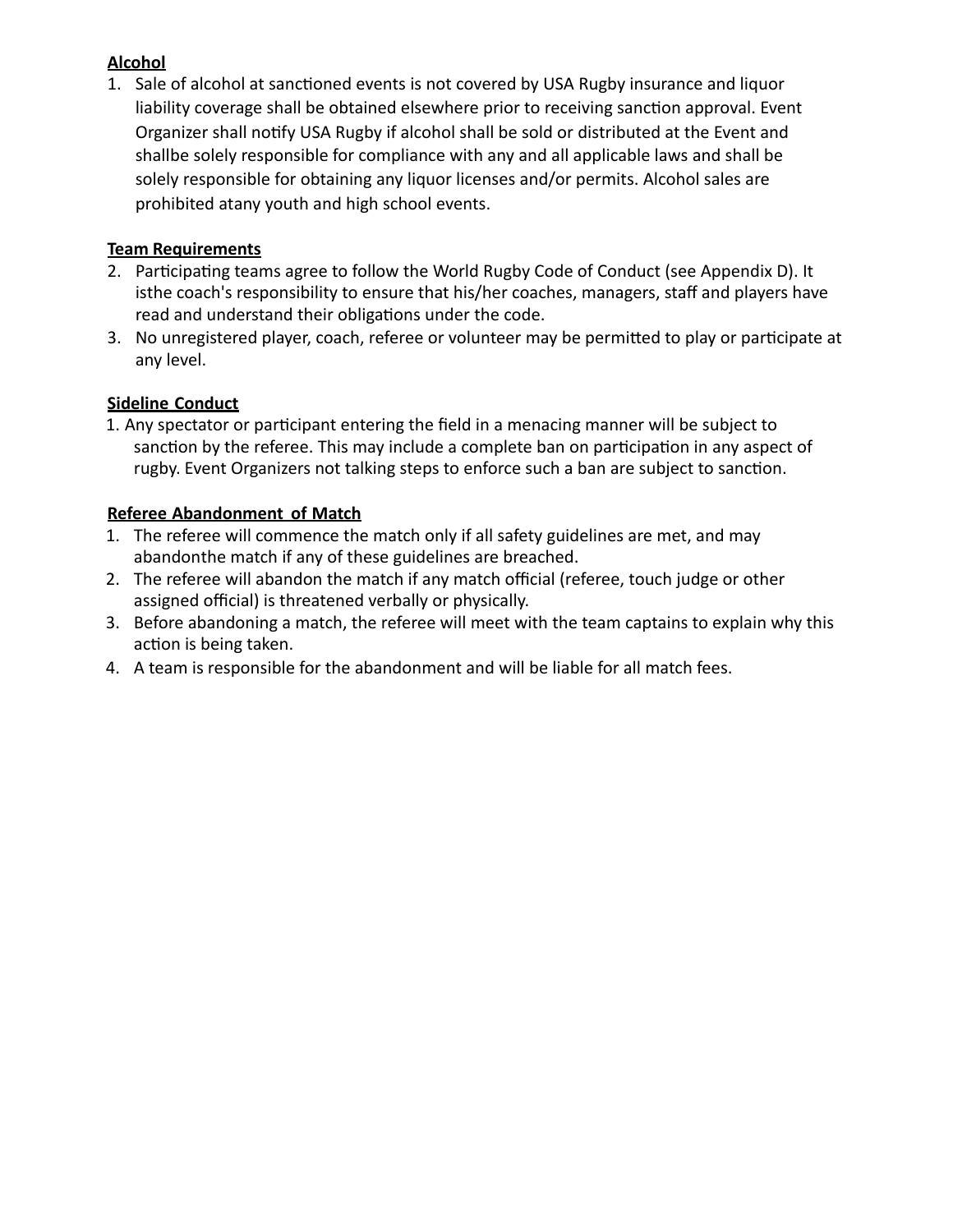### **USA RUGBY GUIDELINES FOR MEDICALACCOMODATIONS**

The following is a recommended list of accommodations for all USA Rugby sanctioned events. Event hosts are encouraged to provide additional equipment, personnel, and/or procedures in addition to those listed.

- 1. Medical Area\*
	- a. 10 x 10 Medical Tent
	- b. Two  $(2)$  Medical/Treatment Tables  $(6$  or  $8$  ft. long)
	- c. Four (4) Chairs
	- d. 12.5lbs of ice per team per day
	- e. Constant supply of water
	- f. Water and ice coolers \*Certain events may need mul1ple medical areas depending on the totalnumber of participants on location.
- 2. Ambulance and Paramedics
	- a. An ambulance with either an EMT and Paramedic or two Paramedics must be on---site and dedicated to the venue beginning one hour before the first kick--off and a half hour after the last match.
- 3. Staff Available at Events
	- a. Medical Coordinator/Director
		- i. This individual is the main staff person who is responsible for coordinating the medical needs of the event.
	- b. Medical Doctor/Physician
		- i. A dedicated Medical Doctor must be on---site at the field beginning one hour before the first kick---off and half hour after the last match.
	- c. Athletic Trainers
		- i. A minimum of one dedicated Certified Athletic Trainer (ATC) peractive field is required. These personnel must be on site at the field beginning one hour before the first kick---off and a half hour after the last match.
		- ii. Itshould be noted that an increase in field numbers should result inan increase of Paramedics/EMTs.
- 4. Medical staff should have cell numbers for other staff in order to communicatewith each other effectively and confidentially.
- 5. Adopted World Rugby Match Medical Rules for Hand Signals for all event and medical personnel. Signals can be found here: https:/[/www.world.rugby/the-](http://www.world.rugby/the-) game/laws/signals/ other
- 6. Emergency Action Plan for all match and training venues on file. See Appendix Bfor a sample Emergency Action Plan.
- 7. Injury Report Forms: These are standardized forms to be returned to USA Rugby for record keeping, research, and review.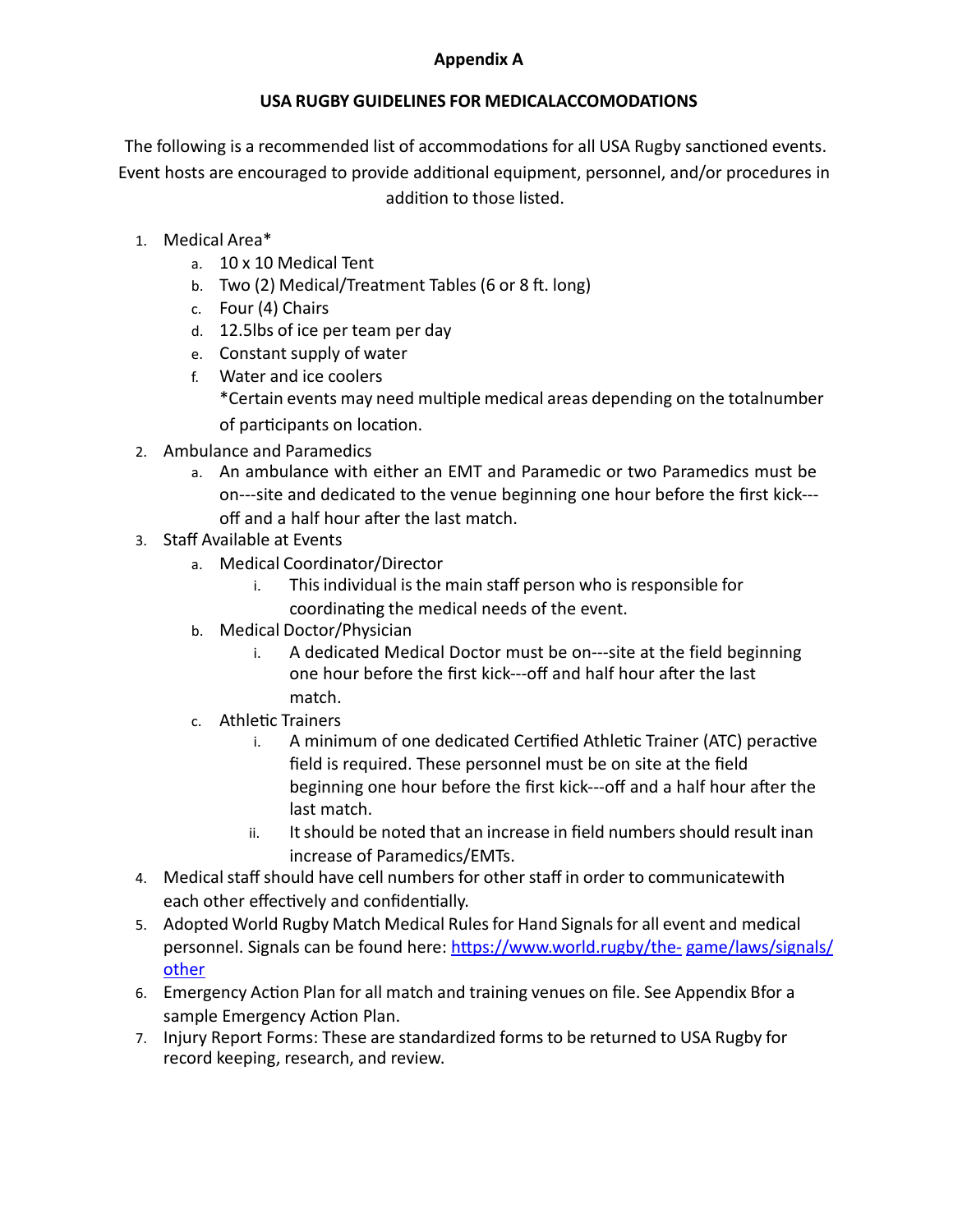# **Appendix B**

#### **EMERGENCY ACTION PLAN SAMPLE**

| <b>MEDICAL DIRECTOR</b>                         |  |
|-------------------------------------------------|--|
|                                                 |  |
|                                                 |  |
| <b>AMBULANCE PERSONNEL</b>                      |  |
|                                                 |  |
|                                                 |  |
|                                                 |  |
|                                                 |  |
| <b>CERTIFIED ATHLETIC TRAINER (ATC)</b>         |  |
| Name                                            |  |
|                                                 |  |
|                                                 |  |
| <b>PREFERRED HOSPITAL</b>                       |  |
|                                                 |  |
| Emergency Department Phone: ()_________________ |  |
|                                                 |  |
| Driving directions from venue:                  |  |
|                                                 |  |
|                                                 |  |
|                                                 |  |
|                                                 |  |
|                                                 |  |
|                                                 |  |
|                                                 |  |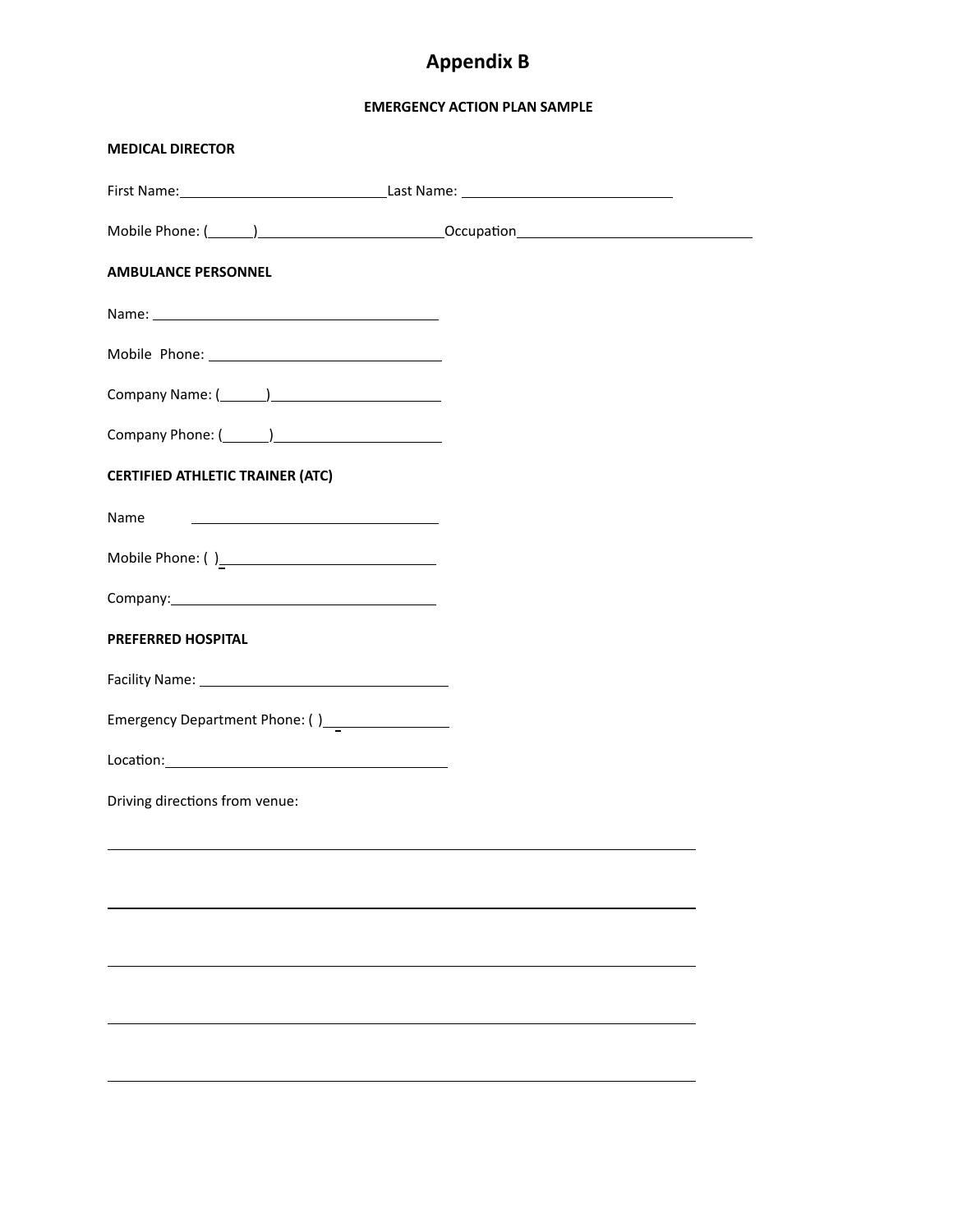#### **MEDICAL PLAN**

(Example) There will be one (1) ambulance at the facility from (start time) to the end of all matches. There will be one EMT accompanying the ambulance with radio band contact. In addition, there will be (x number)trainers, (x number) for each field that will arrive no later than (TBD time) in order to tape and prepare the players for the first game. Ice, water, chairs, tables will be provided at the medical tent. Teams should provide their own supplies. Trainers should be there for treatment not necessarily prevention.

In case of an injury the procedure will be: 

**If injury occurs during warmups or outside of a schedule game** the athlete should report to the medicaltent for assistance. 

**If the injury occurs during a match** the first medical staff to the scene will conduct a primary assessment. 

**If the injury is not serious** the medical staff will bring the athlete to the sideline to conduct asecondary assessment. 

**If the injury is serious** the Tournament Doctor will be notified together, the Tournament Doctor andEMT will inspect the athlete and determine if the ambulance is needed for transport to the hospital.The medical director will assist in organizing hospital transport for the athlete by private vehicle (with family or friend) if an ambulance ride is declined. All major treatment of injuries will be recorded in a medical report by the medical staff that administered treatment. The medical directorwill collect the reports at the end of each day of competition.

If there is a dispute over the medical care of an athlete this must be brought to the attention of the medical director and the incident will be recorded in writing. Situations such as this will be dealt with on a case-by-case basis. 

Note: Emergency Action Plan needs to include a Chain of Command for determining who will make theambulance call or return to play/concussion evaluation.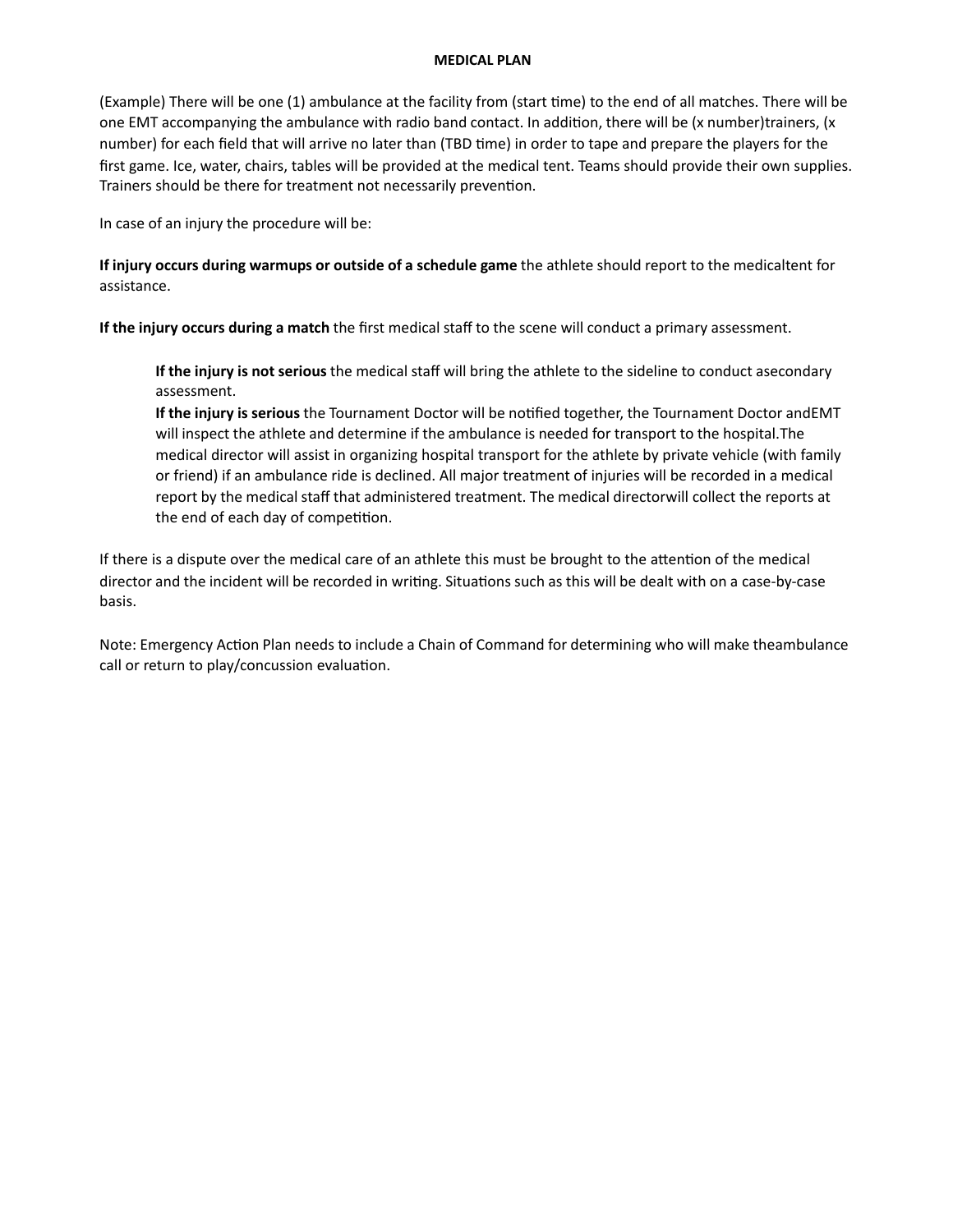# **Appendix C**

#### **USA RUGBY SEVERE WEATHER AND LIGHTNING POLICY**

#### **\*Venue Specific Policies may over---ride these recommendations**

In an attempt to educate the public about dangers relating to sever weather the National Weather Servicehas established a multi-level awareness plan.

**Level 1** – If you are planning outdoors activities, obtain the weather forecast beforehand. Know your localweather patterns.

Level 2 – If you are planning to be outdoors, identify and stay within traveling range of a proper shelter. Employ the "30-30 Rule" to know when to seek a safer location. The "30-30 Rule" states that when you seelightning, count the time until you hear thunder. If this time is 30 seconds or less, go immediately to a saferplace. If you can't see the lightning, just hearing the thunder means lightning is likely within striking range. After the storm has apparently dissipated or moved on, wait 30 minutes or more after hearing the last thunder before leaving the safer location.

Level 3 – When lightning strikes, go to a safer location. Do not hesitate. The safest place commonly availableduring a lightning storm is a large, fully enclosed substantially constructed building. Substantial construction also implies the building has wiring and plumbing, which can conduct lightning current safely to ground. Once inside, stay away from corded telephones, electrical appliances, lighting fixture, microphones, electricsockets and plumbing. Inner rooms are generally preferable from a safety viewpoint.

If you can't reach a substantial building, an enclosed vehicle with a sold metal roof and metal sides is a reasonable second choice. Close the windows, lean away from the door, put your hands in your lap and don't touch the steering wheel, ignition, gear shifter or radio. Convertibles, cars with fiberglass or plasticshells, and open framed vehicles are not suitable lightning shelters.

Level 4 – If you cannot flee to a safer location, take action to minimize the threat of being stuck. Proceed from higher to lower elevations. Avoid wide-open areas, including sports fields. Avoid tall, isolated objectslike trees, poles, and light posts. Do not consider unprotected open structures such as picnic pavilions, rainshelters and bus stops. Avoid contact with metal fences, metal bleachers, or other metal structures. 

Level 5 – If circumstances or a series of bad decisions have found you outside of a shelter, far removed froma safer place when lightning is occurring, there are still measures to be taken. Put your feet together, squat down, tuck your head, and cover your ears. When the immediate threat of lightning has passed, continue heading to the safest place possible.

**Level 6** – If the worst happens, there are key Lightning First Aid guidelines. First, if at all possible, call "9-1-1" immediately. Since all deaths from lightning strikes result from cardiac arrest and/or stopped breathing, begin treatment as soon as possible. CPR or mouth-to-mouth resuscitation is the recommended first aid, respectively.

The threat of injury due to a lightning strike is very prevalent. We unfortunately cannot control the weather, however can decrease the possibility of injury through education and proper precautions. By understandingand utilizing the five levels identified in the National Weather Service plan we can be assured that our teamsare safe at all USA Rugby events.

Lightning Safety Education Resources: National Weather Service [www.LightningSafety.noaa.gov](http://www.LightningSafety.noaa.gov/) National Lightning Safety Institute www.LightningSafety.com/index.html